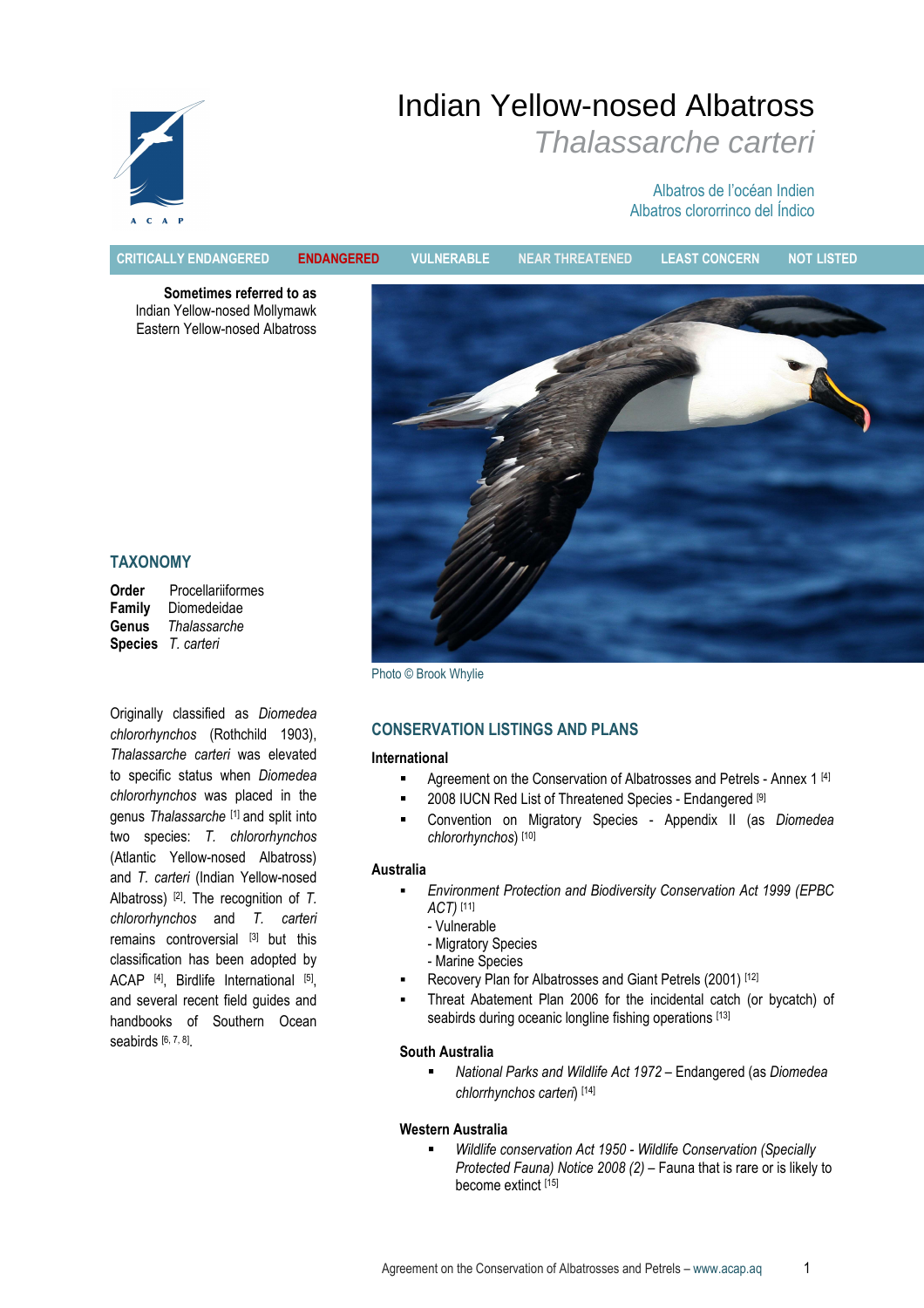## France

Ministerial Order of 14 August 1998 (Arrêté du 14 août 1998; as Diomedea chlororhynchos) [16] - Listed Protected Species

#### South Africa

- Sea Birds and Seals Protection Act, 1973 (Act No. 46 of 1973) (SBSPA) [17]
- Policy on the Management of Seals, Seabirds and Shorebirds: 2007<sup>[18]</sup>
- National Plan of Action (NPOA) for reducing Incidental Catch of Seabirds in Longline Fisheries 2008 [19]

#### BREEDING BIOLOGY

Thalassarche carteri nests colonially and is an annual breeding species; each breeding cycle lasts about eight months. Eggs are laid in September-October and are incubated for 78 days before hatching in November-December (Table 1). Chicks fledge in March-April after approximately 115 days in the nest [20, 21].

Table 1. Breeding cycle of T. carteri.





Photo © Scott A. Shaffer

#### BREEDING STATES

Table 2. Distribution of the global T. carteri population among Parties to the Agreement.

|                       | <b>France</b> | New Zealand | South Africa |
|-----------------------|---------------|-------------|--------------|
| <b>Breeding pairs</b> | 81%           | $< 1\%$     | 19%          |

#### BREEDING SITES

Thalassarche carteri breed on the French subantarctic island groups of Amsterdam, St Paul, Crozet, and Kerguelen Islands and on South Africa's Prince Edward Islands (Figure 1). Approximately 65% of the global population occurs on Amsterdam Island (Table 3). In 1998 the breeding population was estimated to be approximately 36,500 breeding pairs, corresponding to a total population of between 160,000 and 180,000 individuals [22]. A single pair of T. carteri has been recorded on the Chatham Islands off the east coast of New Zealand [22] and although of interest as a significant breeding range extension, this pair is not considered further in this assessment.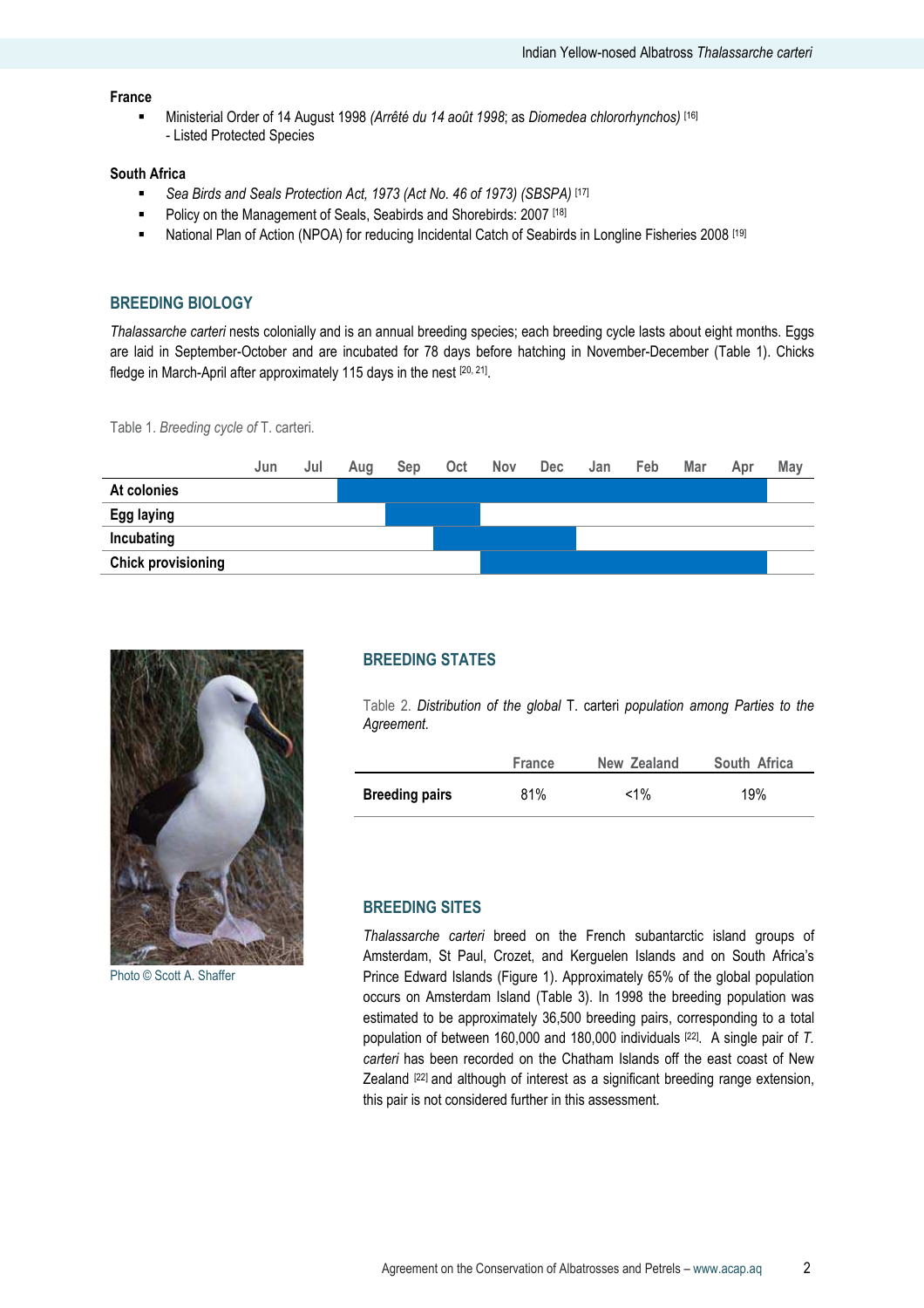

Figure 1. The location of main T. carteri breeding sites and the species' approximate range inferred from observations and satellite tracking data [23, 24, 25, 26, 27]. The boundaries of selected Regional Fisheries Management Organisations (RFMOs) are also shown.

CCAMLR – Commission for the Conservation of Antarctic Marine Living Resources

CCSBT - Convention for the Conservation of Southern Bluefin Tuna

IATTC - Inter-American Tropical Tuna Commission

ICCAT - International Commission for the Conservation of Atlantic Tunas

IOTC - Indian Ocean Tuna Commission

WCPFC - Western and Central Pacific Fisheries Commission

Table 3. Estimates of the population size (annual breeding pairs) for each T. carteri breeding site. Table based on unpublished CNRS Chizé data and published references as indicated. See Glossary and Notes for explanation of monitoring methods and accuracy codes.

| <b>Breeding site location</b>                     | <b>Jurisdiction</b> | Years<br>monitored | <b>Monitoring</b><br>method | <b>Monitoring</b><br>accuracy | <b>Annual breeding</b><br>pairs (last census) |
|---------------------------------------------------|---------------------|--------------------|-----------------------------|-------------------------------|-----------------------------------------------|
| <b>Crozet Islands</b><br>46° 26'S, 51° 47'E       |                     |                    |                             |                               |                                               |
| Ile des Pingouins<br>lles des Apõtres             | France<br>France    | 1984<br>1984       | A<br>A                      | High<br>High                  | 5,800 (1984) [28]<br>1,230 (1984) [28]        |
| Kerguelen Islands<br>49° 09'S, 69° 16'E           |                     |                    |                             |                               |                                               |
| lles Nuageuses                                    | France              | 1985, 1987         | Α                           | High                          | $(1987)$ <sup>[29]</sup><br>50                |
| Amsterdam Island<br>37° 48'S, 77° 32'E            | France              | 1979-2006          | A, E                        | High                          | c.27,000 (2006) [30]                          |
| <b>Saint Paul Island</b><br>38° 48'S, 77° 27'E    | France              | 1993-2005          | C                           | High                          | $3 - 7(2005)$                                 |
| <b>Prince Edward Island</b><br>46° 38'S, 37° 57'E | South Africa        | 2002, 2009         | A                           | High                          | 7,500 (2002) [31]                             |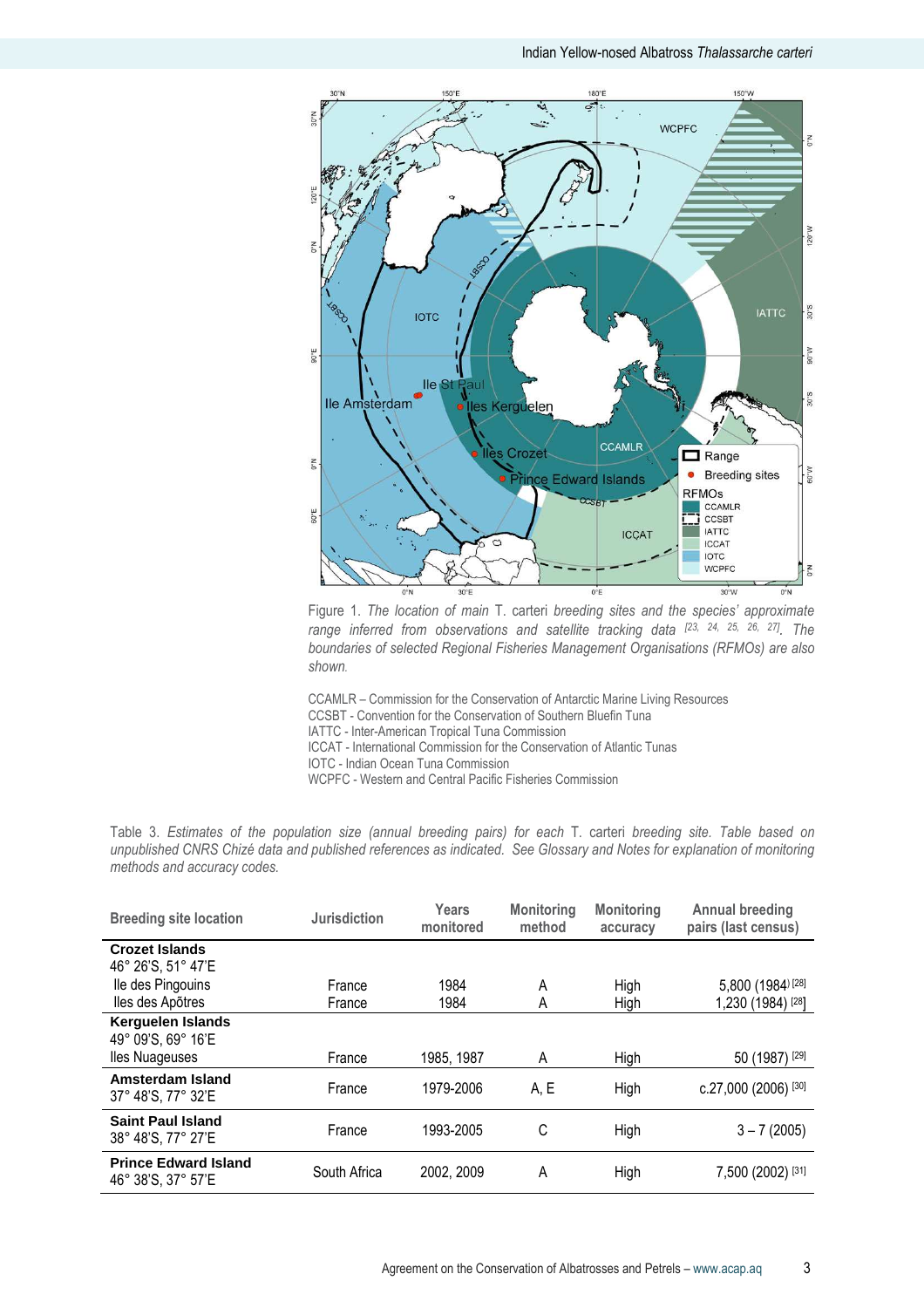## CONSERVATION LISTINGS AND PLANS FOR THE BREEDING SITES

#### International

Prince Edward Island, Ile des Pingouins, Iles des Apõtres, Iles Nuageuses, Amsterdam Island and St Paul Island

RAMSAR Convention List of Wetlands of International Importance (inscribed 2007 and 2008) [32]

#### France

Ile des Pingouins, Iles des Apõtres, Iles Nuageuses, Amsterdam Island and St Paul Island

National Nature Reserve (Décret no 2006-1211) [33]

#### French Southern Territories (Terres australes et antarctiques françaises, TAAF)

Amsterdam Island and St Paul Island

**Area restricted to scientific and technical research (Arrêté 14 du 30 juillet 1985)** [34]

Ile des Pingouins, Ilots des Apõtres, Iles Nuageuses

Controlled access areas (Arrêté 15 du 30 juillet 1985) [35]

#### South Africa

Prince Edward Island

- Special Nature Reserve (declared 1995) National Environmental Management: Protected Areas Act, 2003 (No. 57 of 2003) [36]
- Prince Edward Islands Management Plan 1996<sup>[37]</sup>

#### POPULATION TRENDS

Of the six islands where T. carteri breed, only on Amsterdam Island have there been regular surveys of breeding pairs. These surveys have been focused on a plot of breeding birds within the colony at Pointe d'Entrecasteaux. At this site the number of breeding pairs has declined from over 250 pairs in 1978 to just 113 pairs in 2005 (Figure 2) [30, 38] .

Trend analyses indicate that this study population of T. carteri is decreasing at a rate of approximately 4% per year (p<0.01) [39] (Table 4).

Between 1982 and 2006 the total population of T. carteri on Amsterdam Island is estimated to have decreased from 37,000 to 27,000 pairs [30].



Figure 2. Counts of the total number of breeding pairs within a study plot at Pointe d'Entrecasteaux on Amsterdam Island with a simple regression line fitted. Data from Weimerskirch (2004) [38] and Rolland et al. (2009) [30].

Study plot - Pointe d'Entrecasteaux, Amsterdam Island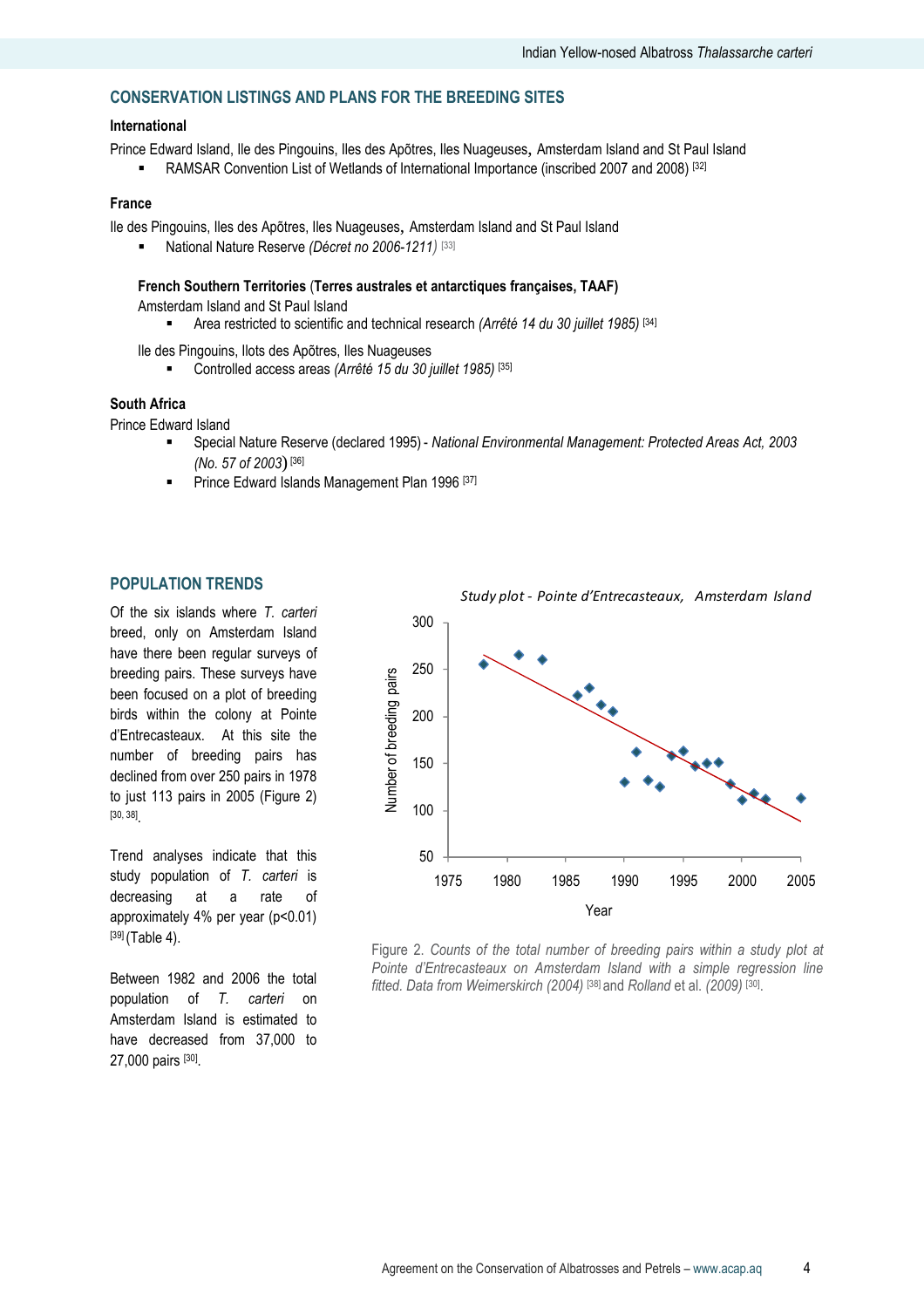Table 4. Summary of population trend data for T. carteri. Based on counts of breeding pairs extracted from Weimerskirch (2004) [38] .

| <b>Breeding site</b>                  | <b>Current</b><br>monitoring | <b>Trend Years</b>                   | % average change per<br>year [39]<br>(95% Confidence Interval) | <b>Trend</b>                        | % of population<br>for which trend<br>calculated |
|---------------------------------------|------------------------------|--------------------------------------|----------------------------------------------------------------|-------------------------------------|--------------------------------------------------|
| <b>Crozet Islands</b>                 |                              |                                      |                                                                |                                     |                                                  |
| Ile des Pingouins                     | Unknown                      |                                      |                                                                | Unknown                             |                                                  |
| lle des Apõtres                       | Unknown                      |                                      |                                                                | Unknown                             |                                                  |
| Kerguelen                             |                              |                                      |                                                                |                                     |                                                  |
| <b>Islands</b>                        |                              |                                      |                                                                |                                     |                                                  |
| <b>Iles Nuageuses</b>                 | Unknown                      | $\overline{\phantom{0}}$             | -                                                              | Unknown                             |                                                  |
| Amsterdam<br><b>Island</b>            | Unknown                      | 1978-2002*<br>1982-2006<br>1982-1995 | $-3.9$ $(-3.4, -4.3)$<br>$-1.4$ [30]<br>$-4.9$ [30]            | Declining<br>Declining<br>Declining | $< 1\%$<br>100%<br>100%                          |
| <b>Saint Paul Island</b>              | Unknown                      |                                      |                                                                | Unknown                             |                                                  |
| <b>Prince Edward</b><br><b>Island</b> | Unknown                      |                                      |                                                                | Unknown                             |                                                  |

\*Missing data – 1979, 1980, 1982, 1984, 1985

Breeding success and adult survival data have been collected in a study plot of breeding birds at Pointe d'Entrecasteaux since 1978. On average, adult survival is around 88%, which is lower than most other albatrosses (see Appendix 2 in Vèran et al. 2007 [40]). The recent average breeding success of just 13.9% and juvenile survival of only 46% is also very low (Table 5) [30, 41]. The breeding success at Pointe d'Entrecasteaux has only twice exceeded 20% in the years between 1990 and 2002 [38]. High breeding failure in the study plots was due to avian cholera [38] but may be less severe in other parts of the colony where population decline was lower [30].

Table 5. Demographic data for T. carteri. Table based on Weimerskirch and Jouventin (1998) [41] and Rolland et al. (2009) [30] .

| <b>Breeding site</b>                  | <b>Mean breeding success</b><br>%/year ±SE/SD and<br><b>Study period</b> | Mean juvenile survival<br>%/year ±SD and Study<br>period (no. of cohorts) | Mean adult survival %/year<br>±SE/SD and Study period |
|---------------------------------------|--------------------------------------------------------------------------|---------------------------------------------------------------------------|-------------------------------------------------------|
| Crozet Islands                        |                                                                          |                                                                           |                                                       |
| lle des Pingouins                     | No data                                                                  | No data                                                                   | No data                                               |
| lle des Apõtres                       | No data                                                                  | No data                                                                   | No data                                               |
| Kerguelen Islands                     |                                                                          |                                                                           |                                                       |
| lles Nuageuses                        | No data                                                                  | No data                                                                   | No data                                               |
| Amsterdam Island                      | 24.5 ±18.3 SD 1978-1995 [41]                                             | 15.4 ±7.311978-1995 (8) [41]                                              | 85.7 ±0.5 SD 1978-1995 [41]                           |
|                                       | 13.9 ±14.9 SE 1986-2005 [30]                                             | 45.7 ±4.42 1980-1993 [30]                                                 | 88.4 ± 6.0 SE 1982-2005 [30]                          |
| <b>Saint Paul Island</b>              | No data                                                                  | No data                                                                   | No data                                               |
| <b>Prince Edward</b><br><b>Island</b> | No data                                                                  | No data                                                                   | No data                                               |
|                                       |                                                                          |                                                                           |                                                       |

<sup>1</sup> Survival to first return

<sup>2</sup> Survival to 1 year old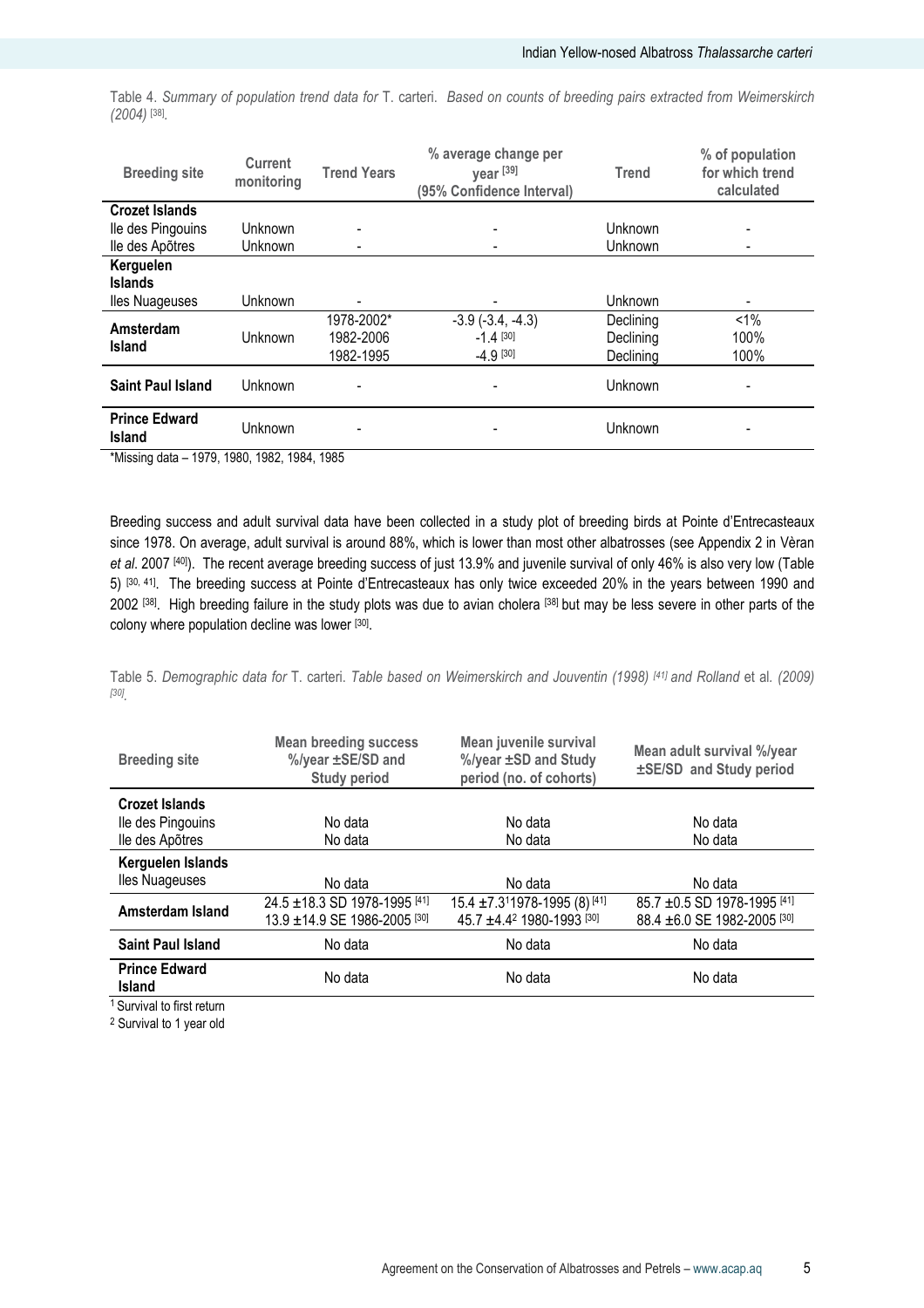#### BREEDING SITES: THREATS

Amsterdam Island is the key breeding site for this species (65% of global population, see Table 3). Therefore, threats impacting at this breeding site have the most significant impacts for the species overall.

Table 6. Summary of known threats causing population level changes at the breeding sites of T. carteri. Table based on unpublished data submitted to the ACAP Breeding Sites Working Group in 2008.

| Location              | Human<br>disturbance | Human<br>take | <b>Natural</b><br>disaster | <b>Parasite</b><br>or<br>Pathogen | <b>Habitat loss</b><br>or<br>degradation | <b>Predation</b><br>by alien<br>species | Contamination |
|-----------------------|----------------------|---------------|----------------------------|-----------------------------------|------------------------------------------|-----------------------------------------|---------------|
| <b>Crozet Islands</b> |                      |               |                            |                                   |                                          |                                         |               |
| lle des               |                      |               |                            |                                   |                                          |                                         |               |
| Pingouins             | no                   | no            | no                         | no                                | no                                       | no                                      | no            |
| lle des Apõtres       | no                   | no            | no                         | no                                | no                                       | no                                      | no            |
| Kerguelen             |                      |               |                            |                                   |                                          |                                         |               |
| <b>Islands</b>        |                      |               |                            |                                   |                                          |                                         |               |
| <b>Iles Nuageuses</b> | no                   | no            | no                         | no                                | no                                       | no                                      | no            |
| Amsterdam             |                      |               |                            | Medium <sup>a</sup>               | no b                                     | Low <sup>c</sup>                        |               |
| Island                | no                   | no            | no                         |                                   |                                          |                                         | no            |
| <b>Saint Paul</b>     |                      |               |                            |                                   |                                          |                                         |               |
| Island                | no                   | no            | no                         | no                                | no                                       | no                                      | no            |
| <b>Prince Edward</b>  |                      |               |                            |                                   |                                          |                                         |               |
| <b>Islands</b>        | no                   | no            | no                         | no                                | no                                       | no                                      | no            |

<sup>a</sup> The outbreak of two diseases in the 1980s (avian cholera, Pasteurella multocida, and another pathogenic bacterium, Erysipelas) has been identified as a cause of the decline of T. carteri on Amsterdam Island. The diseases mainly affect young chicks, with a cyclic pattern between years, but also kill adult birds [29]. In some years breeding success approximates zero in the study plot [30, 41] .

<sup>b</sup> Previously fire caused by humans has been a threat to the population, in 1974 a large fire impacted a colony and "numerous" chicks were killed [42]. In the past habitat destruction by introduced cattle Bos taurus has degraded the breeding sites but fencing of cattle has reduced their impact in recent years [43].

<sup>c</sup> Introduced mammals (especially feral cats, Felis catus, and Black rats, Rattus rattus) are present on some of the breeding islands, but with the exception of Amsterdam Island there is little evidence to suggest that they are having a significant detrimental impact on T. carteri.

#### FORAGING ECOLOGY AND DIET

The feeding behaviour of T. carteri is characterised by surface seizing and shallow dives. During the breeding season birds from Iles Crozet feed on a wide range of squid (38% fresh mass) and fish (58% fresh mass) taxa, with crustaceans being taken less frequently (4% fresh mass) [44]. A study on Amsterdam Island found approximately the same diet proportions [45].

#### MARINE DISTRIBUTION

Satellite-tracking data are only currently available from breeding T. carteri from Amsterdam Island. These birds largely stay within 1800 km of their nest sites during this stage of the annual cycle (Figure 3) [45, 46, 47]. The non-breeding range is largely taken from at-sea records reported in monographs and field guides [23, 25]. These indicate that during winter T. carteri disperse from their breeding islands and commonly occur off southern Africa and Australia (Figure 1). This species is also known to occur through the Tasman Sea and as far east as the Chatham Islands but its abundance in the western Pacific is not well documented [22, 24, 26].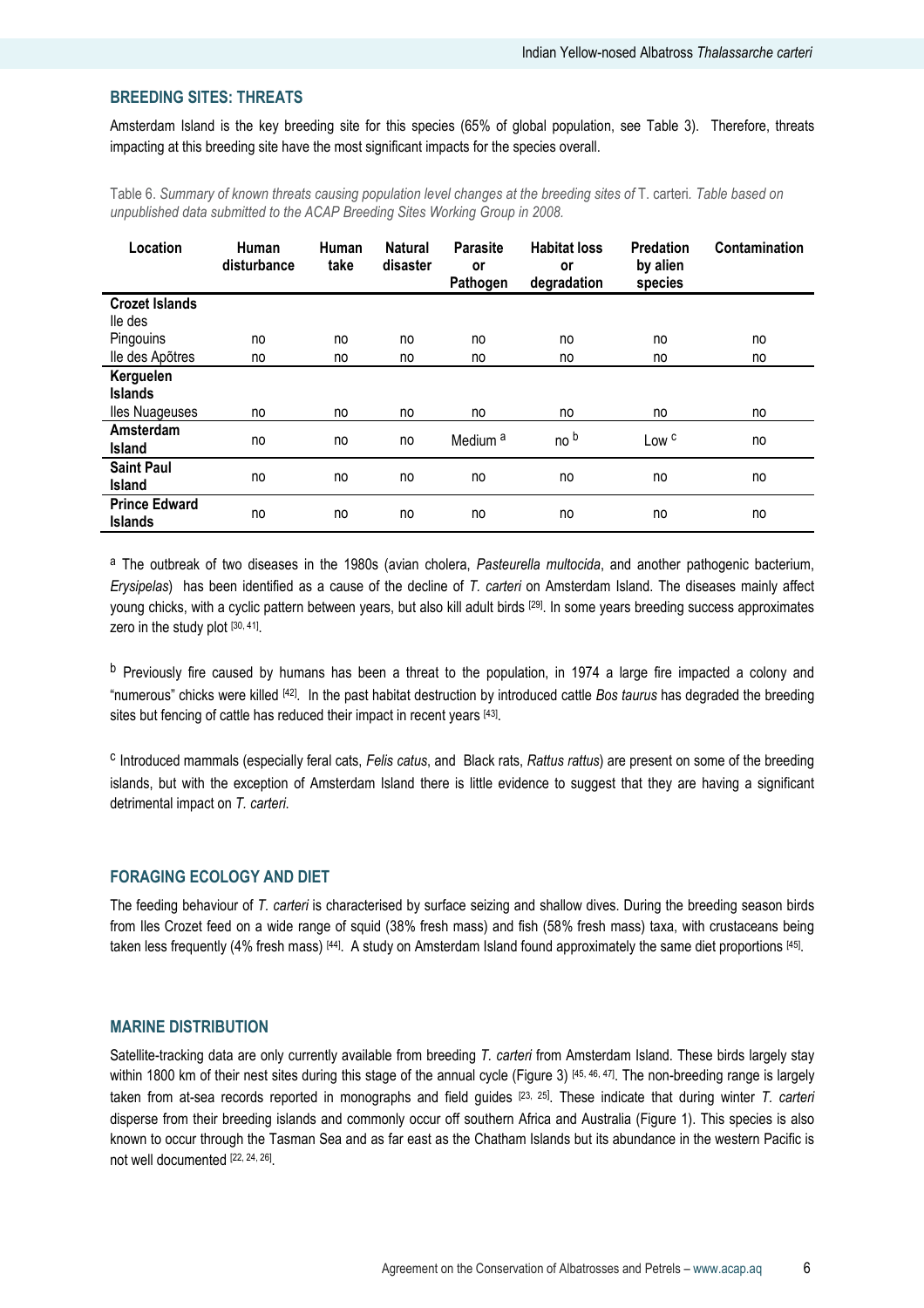

Figure 3. Satellite-tracking data from incubating adult T. carteri albatrosses (Number of tracks = 34). Map based on data contributed to the BirdLife Global Procellariiform Tracking Database<sup>[27]</sup>. A recent study showed that some individuals from Amsterdam Island also forage up to 1300 km east off their colony [47].

France, South Africa and Australia are the principal Range States for T. carteri. The abundance of T. carteri around New Zealand is not well understood (Figure 1; Table 7). Thalassarche carteri overlap with eight Regional Fisheries Management Organisations, but principally the IOTC, CCSBT, CCAMLR, SWIOFC (South-West Indian Ocean Fisheries Commission) and SIOFA (Southern Indian Ocean Fisheries Agreement), the last two aimed at ensuring the long-term conservation and sustainable use of fishery resources other than tuna and principally responsible for trawl and artisanal fisheries, (Figure 1; Table 7). The species also overlaps with WCPFC and SEAFO (South-East Atlantic Fisheries Organisation). Consultations are also currently underway to establish the South Pacific Regional Fisheries Management Organisation (SPRFMO) that would cover both pelagic and demersal fisheries in the region and which would overlap with T. carteri foraging range.

| יואיוש ווי טאוויווארץ טו גווט וווטוויו ואווקט טנגנטט אווא וועקופוואר וויטווטווט וואנטוויט גוארט גוואר טוטוואר ו<br>marine distribution of T. carteri. |                                      |                     |                                              |
|-------------------------------------------------------------------------------------------------------------------------------------------------------|--------------------------------------|---------------------|----------------------------------------------|
|                                                                                                                                                       | <b>Breeding and feeding</b><br>range | Foraging range only | Few records - outside<br>core foraging range |

Table 7. Summary of the known Range States and Regional Fisheries Management Organisations that overlap with the

| <b>Known ACAP Range States</b>                                     | France<br>South Africa | Australia           | New Zealand |
|--------------------------------------------------------------------|------------------------|---------------------|-------------|
| <b>Exclusive Economic Zones of</b>                                 |                        | Mozambique          |             |
| non-ACAP countries                                                 |                        | Madagascar          | -           |
|                                                                    | <b>IOTC</b>            |                     |             |
|                                                                    | <b>CCSBT</b>           | <b>WCPFC</b>        |             |
| <b>Regional Fisheries Management</b><br>Organisations <sup>1</sup> | <b>CCAMLR</b>          | <b>SEAFO</b>        | -           |
|                                                                    | <b>SWIOFC</b>          | SPRFMO <sup>2</sup> |             |
|                                                                    | <b>SIOFA</b>           |                     |             |

<sup>1</sup> See Figure 1 and text for list of acronyms

2 not yet in force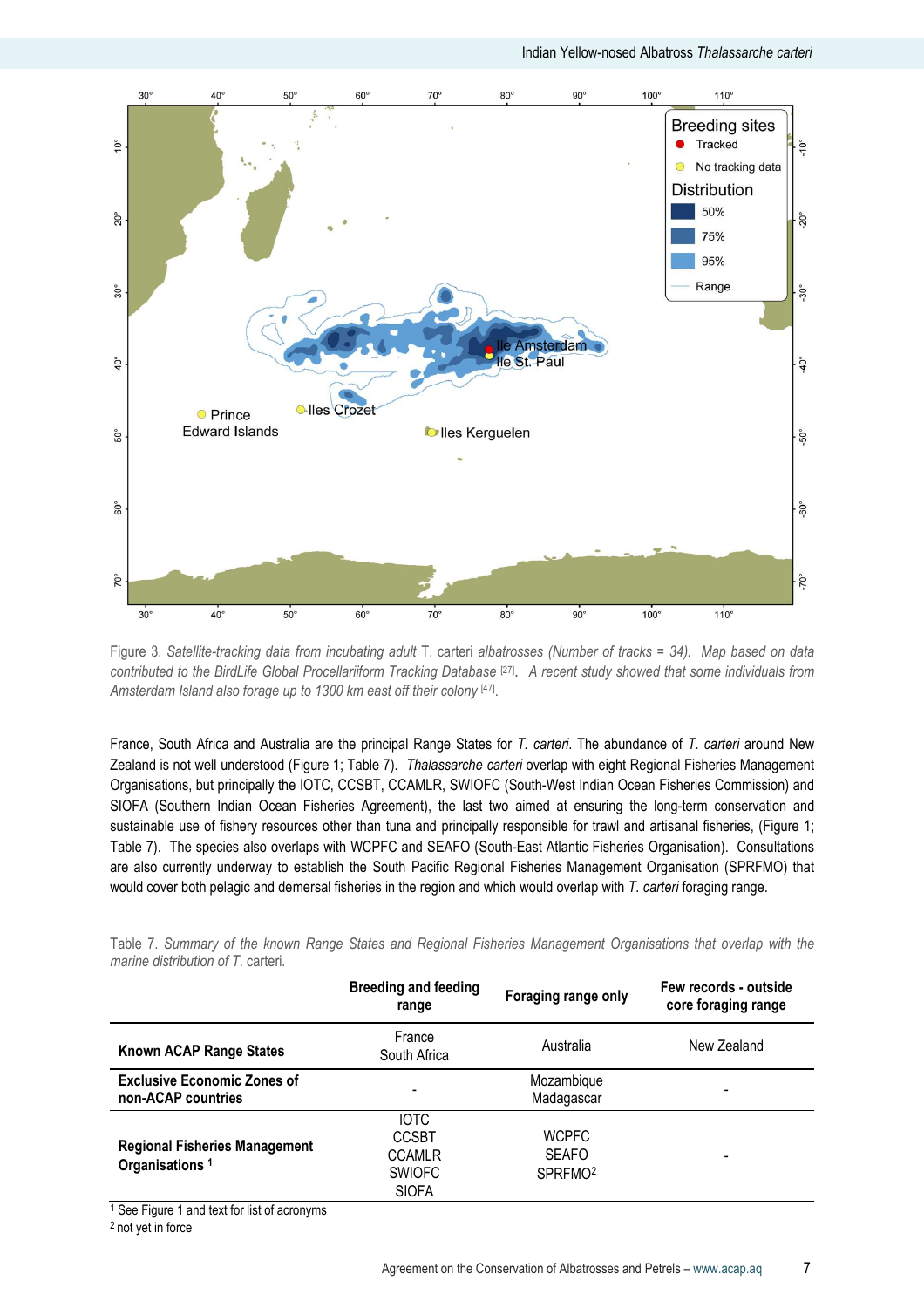#### MARINE THREATS

On Amsterdam Island the decline in  $T$ . carteri numbers is likely a result of the combined impacts of disease (see above) and interactions with longline fishing across their range. Thalassarche carteri overlap with fishing operations targeting tuna species in waters off West Australia, as well as in sub-tropical waters [41, 48]. This species is also known to be killed in longline fishing operations targeting Patagonian Toothfish Dissostichus eleginoides in the waters adjacent to the Prince Edward Islands <sup>[49]</sup>. Recently, there has been a report of one bird caught on a demersal longline off the east coast of the lower North Island, New Zealand (New Zealand Department of Conservation, unpublished).

## KEY GAPS IN SPECIES ASSESSMENT

Further information on disease prevalence and impacts on the species is required and appropriate management and mitigation measures to control and limit spread of disease should be implemented as a priority. The distribution at sea is known only for birds breeding at Amsterdam Island. Information on the distribution of birds of different age classes, at different stages of the annual cycle, and from different sites is also required to better assess overlap with fishing operations.

Information on population trends and demographic parameters are limited to the Amsterdam Island population only. The monitoring of population trends and demographic parameters should be continued in order to keep up to date with any changes in population trends and rates of adult and juvenile survival. Studies to ascertain the trends and survival of T. carteri at other sites are also lacking.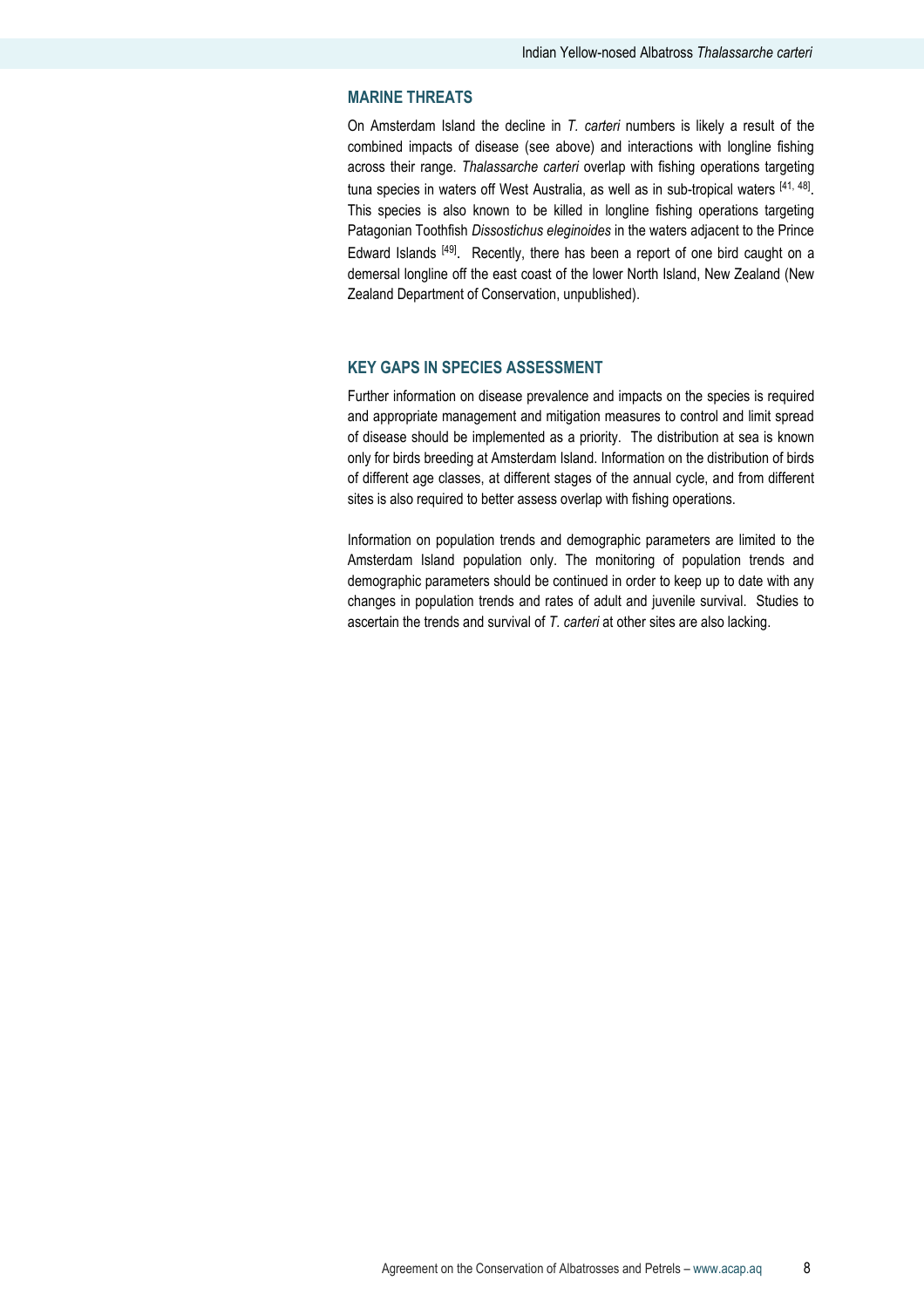## **REFERENCES**

- 1. Nunn, G.B., Cooper, J., Jouventin, P., Robertson, C.J.R., and Robertson, G.G. 1996. Evolutionary relationships among extant albatrosses (Procellariiformes: Diomedeidae) established from complete cytochrome-b gene sequences. Auk 113 (4): 784-801.
- 2. Robertson, C.J.R. and Nunn, G.B., 1998. Towards a new taxonomy for albatrosses., in Albatross biology and conservation, G. Robertson and R. Gales (Eds). Surrey Beatty and Sons: Chipping Norton. 13-19.
- 3. Penhallurick, J. and Wink, M. 2004. Analysis of the taxonomy and nomenclature of the Procellariiformes based on complete nucleotide sequences of the mitochondrial cytochrome b gene. Emu 104: 125-147.
- 4. ACAP. Agreement on the Conservation of Albatrosses and Petrels. http://www.acap.aq.
- 5. BirdLife International. 2008. Species factsheet: Thalassarche carteri. http://www.birdlife.org.
- 6. Shirihai, H., 2007. A complete guide to Antarctic wildlife: the birds and marine mammals of the Antarctic Continent and Southern Ocean. Second ed., London: A&C Black Publishers Ltd. 544 pp.
- 7. Brooke, M., 2004. Albatrosses and petrels across the world. Oxford: Oxford University Press. 499.
- 8. Onley, D. and Scofield, P., 2007. Albatrosses, Petrels and Shearwaters of the World. London: Christopher Helm.
- 9. BirdLife International. 2008. Thallassarche carteri. 2008 IUCN Red List of Threatened Species www.iucnredlist.org.
- 10. Bonn Convention. Convention on the Conservation of Migratory Species of Wild Animals. http://www.cms.int/.
- 11. Australian Government Environment Protection and Biodiversity Conservation Act. 1999. http://www.deh.gov.au/epbc/.
- 12. Environment Australia. 2001. National Recovery Plan for Albatrosses and Giant **Pterels 2001-2005**. http://www.environment.gov.au/biodiversity/threatened/publications/recover y/albatross/index.html.
- 13. Department of Environment and Heritage. 2006. Threat Abatement Plan for the incidental catch (or bycatch) of seabirds during oceanic longline fishing operations http://www.environment.gov.au/biodiversity/threatened/tapapproved.html.
- 14. Government of South Australia. 2008. National Parks and Wildlife Act 1972.

http://www.legislation.sa.gov.au/LZ/C/A/NATIONAL%20PARKS%20AND%2 0WILDLIFE%20ACT%201972.aspx

- 15. Department of Environment and Conservation. 2008. Wildlife Conservation Act 1950 - Wildlife Conservation (Specially Protected Fauna) Notice 2008(2). Western Australian Government Gazette 134: 3477-3485.
- 16. French Government. Arrêté du 14 août 1998 fixant sur tout le territoire national des mesures de protection des oiseaux représentés dans les Terres australes et antarctiques françaises. Le Journal officiel de la République française (JORF) n°236 du 11 octobre 1998: 15405 Available from http://www.legifrance.gouv.fr/home.jsp
- 17. South African Government. 1973. Sea Birds and Seals Protection Act,<br>1973. (Act No. 46 of 1973). http://www.mcm- $14C$  No. 46 of 1973). http://www.mcmdeat.gov.za/regulatory/seals\_seabirds.html
- 18. Department of Environmental Affairs and Tourism. Republic of South Africa. 2007. General Notice 1717 Marine Living Resources Act (18/1998): Publication of Policy on the Management of Seals, Seabirds and Shorebirds Government Gazette Vol 510 (No. 30534).
- 19. Department of Environmental Affairs and Tourism. 2008. South Africa National Plan of Action for Reducing the Incidental Catch of Seabirds in Longline Fisheries. Department of Environmental Affairs and Tourism:Cape Town. 32 pp.
- 20. Jouventin, P., Roux, J.-P., Stahl, J.C., and Weimerskirch, H. 1983. La biologie et la frequence de reproduction de Diomedea chlororhynchos. Le Gerfaut 73: 161-171.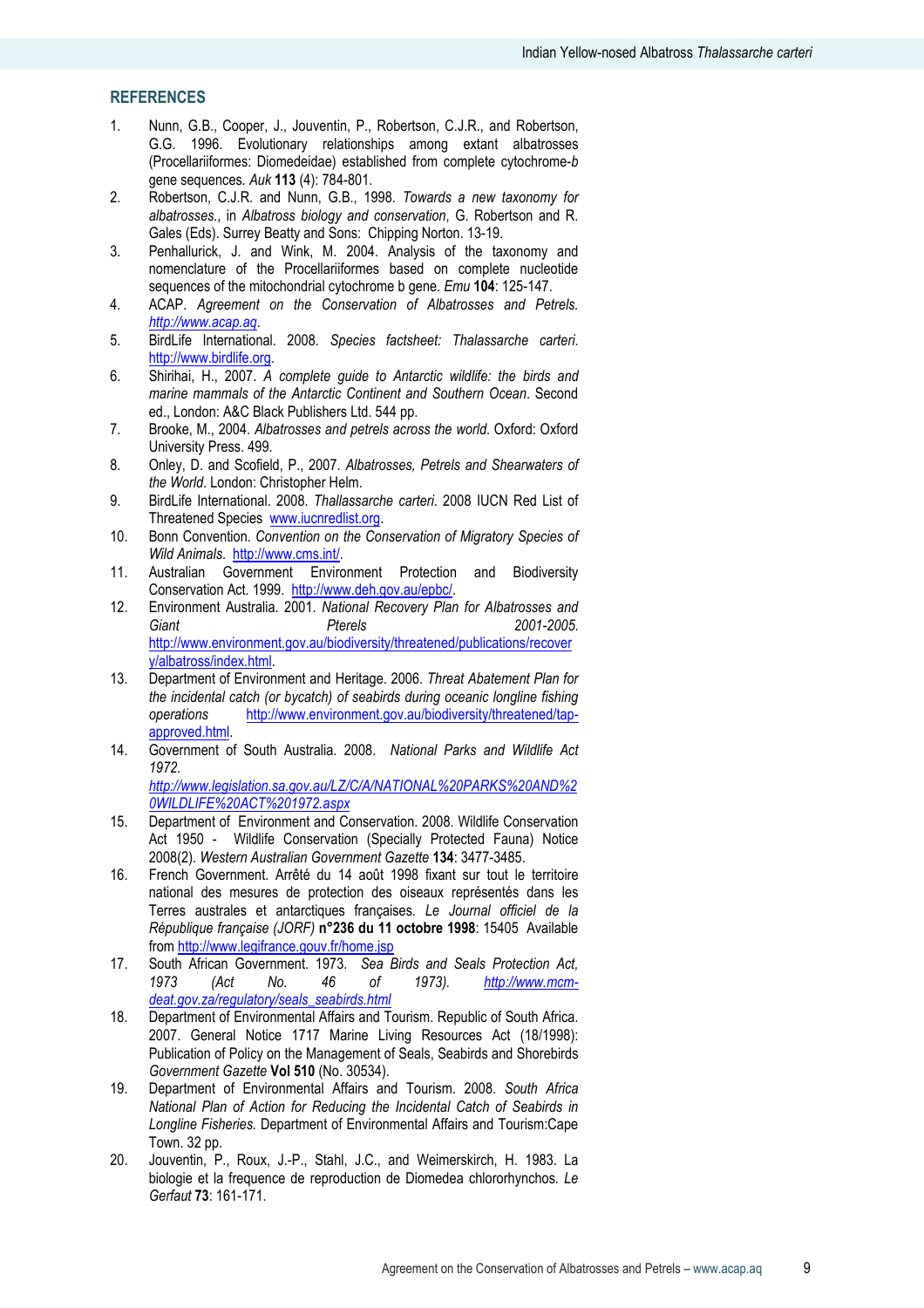- 21. Weimerskirch, H., Jouventin, P., and Stahl, J.C. 1986. Comparative Ecology of the 6 Albatross Species Breeding on the Crozet Islands. Ibis 128 (2): 195-213.
- 22. Gales, R., 1998. Albatross populations: status and threats, in Albatross Biology and Conservation, G. Robertson and R. Gales (Eds). Surrey Beatty & Sons: Chipping Norton. 20-45.
- 23. Shirihai, H., 2002. A complete guide to Antarctic wildlife. Degerby: Alula Press.
- 24. Miskelly, C.M., Bester, A.J., and Bell, M. 2006. Additions to the Chatham Islands' bird list, with further records of vagrant and colonising bird species. Notornis 53: 215-230.
- 25. Tickell, W.L.N., 2000. Albatrosses. Sussex, UK: Pica Press.
- 26. Robertson, C.J.R. 1975. Yellow-nosed mollymawk (Diomedea chlororhynchos) recorded in the Chatham Islands. Notornis 22: 342-344.
- 27. BirdLife-International. 2004. Tracking ocean wanderers: the global distribution of albatrosses and petrels. Results from the Global Procellariiform Tracking Workshop, 1-5 September 2003. Gordon's Bay, South Africa. BirdLife International: Cambridge (UK)
- 28. Jouventin, P., Stahl, J.C., Weimerskirch, H., and Mougin, J.L., 1984. The seabirds of French Subantarctic Islands & Adélie Land, their status and conservation, in Status and conservation of the world's seabirds, J.P. Croxall, P.J.H. Evans, and R.W. Schreiber (Eds). International Council for Bird Preservation Technical Publication No. 2. Cambridge. 609-625.
- 29. Weimerskirch, H., Zoiter, H., and Jouventin, P. 1988. The avifauna of Kerguelen Islands. Emu 89: 15-29.
- 30. Rolland, V., Barbraud, C., and Weimerskirch, H. 2009. Assessing the impact of fisheries, climate and disease on the dynamics of the Indian yellow-nosed albatross. Biological Conservation 142: 1084-1095.
- 31. Ryan, P.G., Cooper, J., Dyer, B.M., Underhill, L.G., Crawford, R.J.M., and Bester, M.N. 2003. Counts of surface-nesting seabirds breeding at Prince Edward Island, summer 2001/02. African Journal of Marine Science 25: 441-451.
- 32. Ramsar Convention on Wetlands. http://www.ramsar.org/.
- 33. French Government. Décret n°2006-1211 du 3 octobre 2006 portant création de la réserve naturelle des Terres australes françaises. Le Journal officiel de la République française (JORF) n°230 du 4 octobre 2006 page 14673. http://www.legifrance.gouv.fr/home.jsp
- 34. TAAF. Arrete 14 du 30 Juillet 1985 creant zones reservees a la recherche scientifique et et technique. http://www.taaf.fr/rubriques/environment/fichesPratique/environment\_fiches Practique\_zonesProtegees.htm.
- 35. TAAF. Arrete 15 du 30 Juillet 1985 creant zones a acces reglemente. http://www.taaf.fr/rubriques/environment/fichesPratique/environment\_fiches Practique\_zonesProtegees.htm.
- 36. Government of South Africa. 2003. National Environmental Management: Protected Areas Act, 2003. . Government Gazette 464(26025).
- 37. Prince Edward Islands Management Plan Working Group. 1996. Prince Edward Islands Management Plan. Pretoria: Department of Environmental Affairs and Tourism. Republic of South Africa.
- 38. Weimerskirch, H. 2004. Diseases threaten Southern Ocean albatrosses. Polar Biology 27 (6): 374-379.
- 39. Pannekoek, J. and A, v.S. 2006. TRIM 3.53 (TRends & Indices for Monitoring data). http://www.cbs.nl/en-GB/menu/themas/natuurmilieu/methoden/trim/default.htm.
- 40. Veran, S., Gimenez, O., Flint, E., Kendall, W.L., Doherty, P.F., and Lebreton, J.D. 2007. Quantifying the impact of longline fisheries on adult survival in the black-footed albatross. Journal of Applied Ecology 44 (5): 942-952.
- 41. Weimerskirch, H. and Jouventin, P., 1998. Changes in population sizes and demographic parameters of six albatross species breeding on the French sub-Antarctic islands, in Albatross: Biology and Conservation, G. Robertson and R. Gales (Eds). Surrey Beatty & Sons: Chipping Norton, NSW, Australia. 84-91.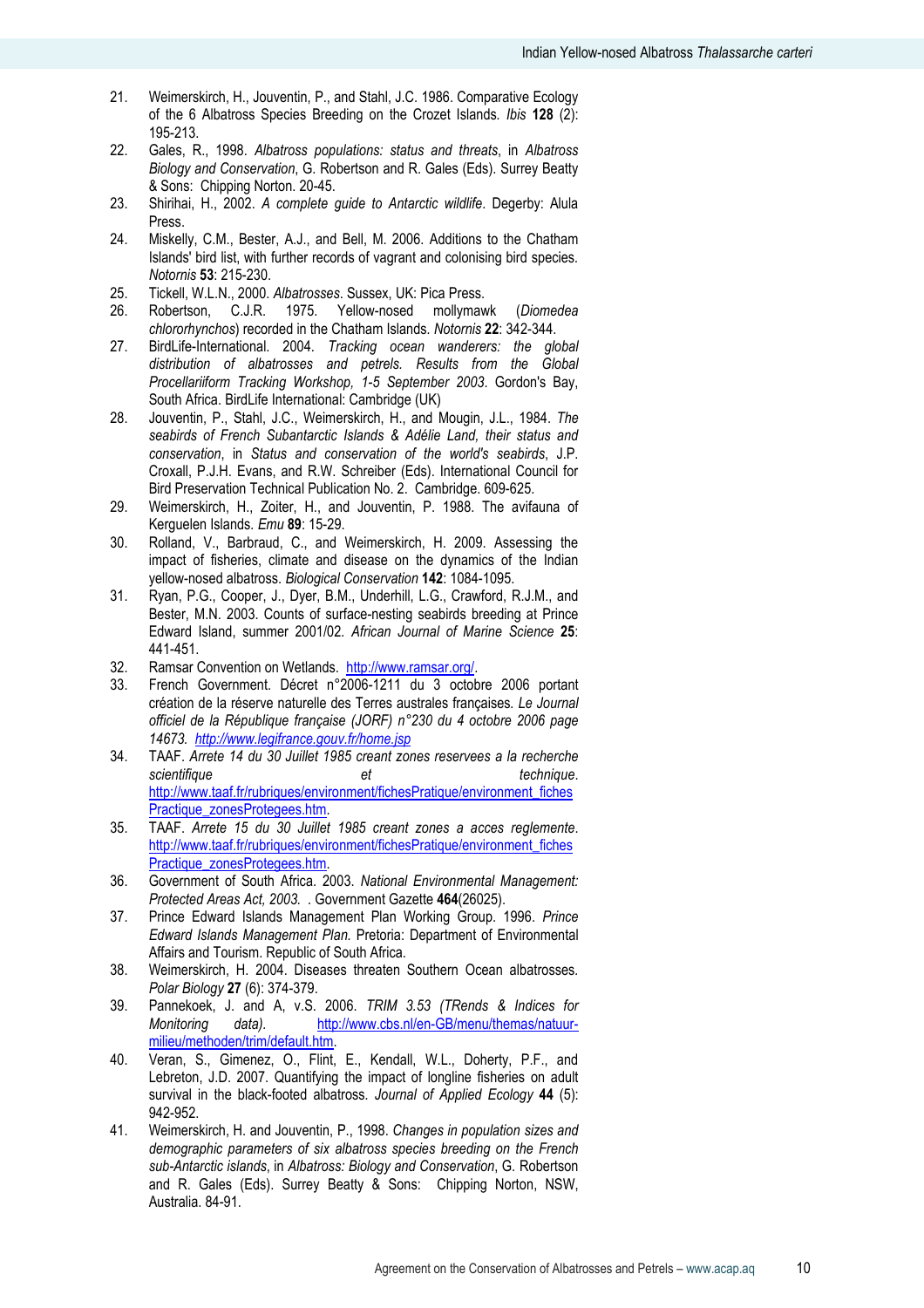- 42. Jouventin, P., Stahl, J.C., Weimerskirch, H., and Mougin, J.L., 1984. The seabirds of French Subantarctic Islands & Adélie Land, their status and conservation, in Status and conservation of the world's seabirds, J.P. Croxall, P.G.H. Evans, and R.W. Screiber (Eds). ICBP Technical Publication
- 43. Micol, T. and Jouventin, P. 1995. Restoration of Amsterdam Island, South Indian-Ocean, Following Control of Feral Cattle. Biological Conservation 73 (3): 199-206.
- 44. Cherel, Y. and Klages, N.T., 1998. A review of the food of albatrosses, in Albatross: Biology and Conservation, G. Robertson and R. Gales (Eds). Surrey Beatty & Sons Pty Ltd: Chipping Norton. 113-136.
- 45. Pinaud, D., Cherel, Y., and Weimerskirch, H. 2005. Effect of environmental variability on habitat selection, diet, provisioning behaviour and chick growth in yellow-nosed albatrosses. Marine Ecology-Progress Series 298: 295-304.
- 46. Pinaud, D. and Weimerskirch, H. 2005. Scale-dependent habitat use in a long-ranging central place predator. Journal of Animal Ecology 74 (5): 852-863.
- 47. Pinaud, D. and Weimerskirch, H. 2007. At-sea distribution and scaledependent foraging behaviour of petrels and albatrosses: a comparative study. Journal of Animal Ecology 76 (1): 9-19.
- 48. Gales, R., Brothers, N., and Reid, T. 1998. Seabird mortality in the Japanese tuna longline fishery around Australia, 1988-1995. Biological Conservation 86 (1): 37-56.
- 49. Ryan, P.G. and Boix-Hinzen, C. 1999. Consistent male-biased seabird mortality in the Patagonian toothfish longline fishery. Auk 116 (3): 851-854.

#### **COMPILED BY**

Michael C. Double, Rosemary Gales, and Nadeena Beck.

#### **CONTRIBUTORS**

David Pinaud, Centre d'Etudes Biologiques de Chizé - CNRS, France.

Mark Tasker, Vice-Chair, ACAP Advisory Committee

ACAP Breeding Sites Working Group Contact: Richard Phillips raphil@bas.ac.uk

ACAP Status and Trends Working Group Contact: Rosemary Gales Rosemary.Gales@dpiw.tas.gov.au

ACAP Bycatch Working Group Contact: Barry Baker barry.baker@latitude42.com.au

ACAP Taxonomy Working Group Contact: Michael Double Mike.Double@aad.gov.au

BirdLife International, Global Seabird Programme Contact: Cleo Small Cleo.Small@rspb.org.uk Maps: Frances Taylor

Satellite-tracking data contributors: Henri Weimerskirch, Centre d'Etudes Biologiques de Chizé.

#### RECOMMENDED CITATION

Agreement on the Conservation of Albatrosses and Petrels. 2009. ACAP Species assessments: Indian Yellownosed Albatross Thalassarche carteri. Downloaded from http://www.acap.aq on 27 August 2009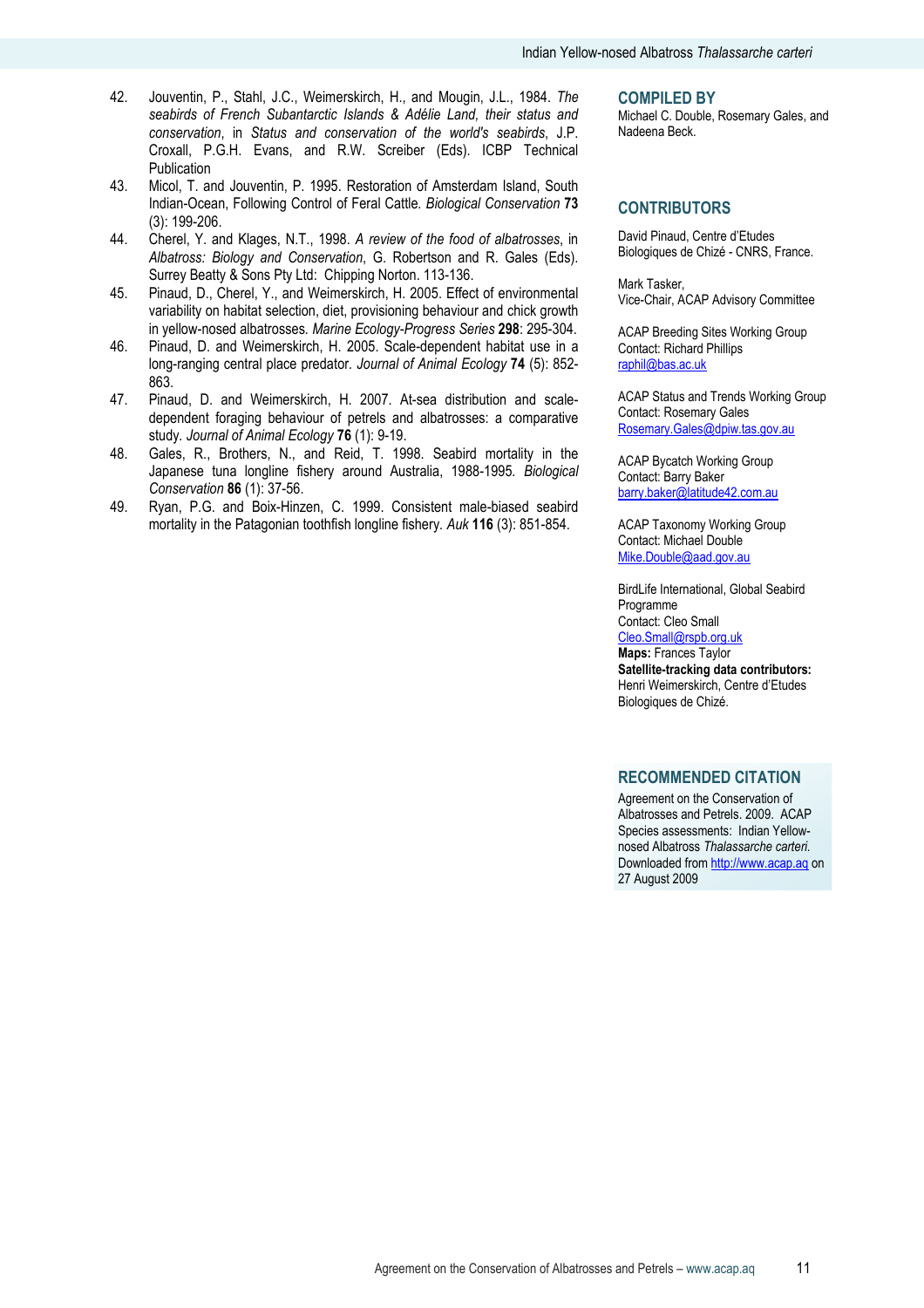## GLOSSARY AND NOTES

## (i) Years.

The "split-year" system is used. Any count (whether breeding pairs or fledglings) made in the austral summer (e.g. of 1993/94) is reported as the second half of this split year (i.e. 1994).

The only species which present potential problems in this respect are Diomedea albatrosses, which lay in December-January, but whose fledglings do not depart until the following October-December. In order to keep records of each breeding season together, breeding counts from e.g. December 1993-January 1994 and productivity counts (of chicks/fledglings) of October-December 1994 are reported as 1994.

If a range of years is presented, it shall be assumed that the monitoring was continuous during that time. If the years of monitoring are discontinuous, the actual years in which monitoring occurred are indicated.

#### (ii) Methods Rating Matrix (based on NZ rating system)

#### METHOD

A Counts of nesting adults (Errors here are detection errors (the probability of not detecting a bird despite its being present during a survey), the "nest-failure error" (the probability of not counting a nesting bird because the nest had failed prior to the survey, or had not laid at the time of the survey) and sampling error).

B Counts of chicks (Errors here are detection error, sampling and nest-failure error. The latter is probably harder to estimate later in the breeding season that during the incubation period, due to the tendency for egg- and chick-failures to show high interannual variability compared with breeding frequency within a species).

C Counts of nest sites (Errors here are detection error, sampling error and "occupancy error" (probability of counting a site or burrow as active despite it's not being used for nesting by birds during the season).

D Aerial-photo (Errors here are detection errors, nest-failure error, occupancy error and sampling error (error associated with counting sites from photographs).

E Ship- or ground- based photo (Errors here are detection error, nest-failure error, occupancy error, sampling error and "visual obstruction bias" (the obstruction of nest sites from view from low-angle photos, always underestimating numbers)

F Unknown

## RELIABILITY

1 Census with errors estimated

- 2 Distance-sampling of representative portions of colonies/sites with errors estimated
- 3 Survey of quadrats or transects of representative portions of colonies/sites with errors estimated
- 4 Survey of quadrats or transects without representative sampling but with errors estimated
- 5 Survey of quadrats or transects without representative sampling nor errors estimated
- 6 Unknown

## (iii) Population Survey Accuracy

High Within 10% of stated figure;

Medium Within 50% of stated figure;

Low Within 100% of stated figure (eg coarsely assessed via area of occupancy and assumed density) Unknown

## (iv) Population Trend

Trend analyses were run in TRIM software using either the time effects model (no missing values) or the linear trend model with stepwise selection of change points (missing values removed) with serial correlation taken into account but not overdispersion.

#### (v) Productivity (Breeding Success)

Defined as proportion of eggs that survive to chicks at/near time of fledging unless indicated otherwise

#### (vi) Juvenile Survival

Juvenile survival defined as:

- 1 Survival to first return/resight:
- 2 Survival to x age (x specified), or
- 3 Survival to recruitment into breeding population<br>4 Other
- Other
- 5 Unknown